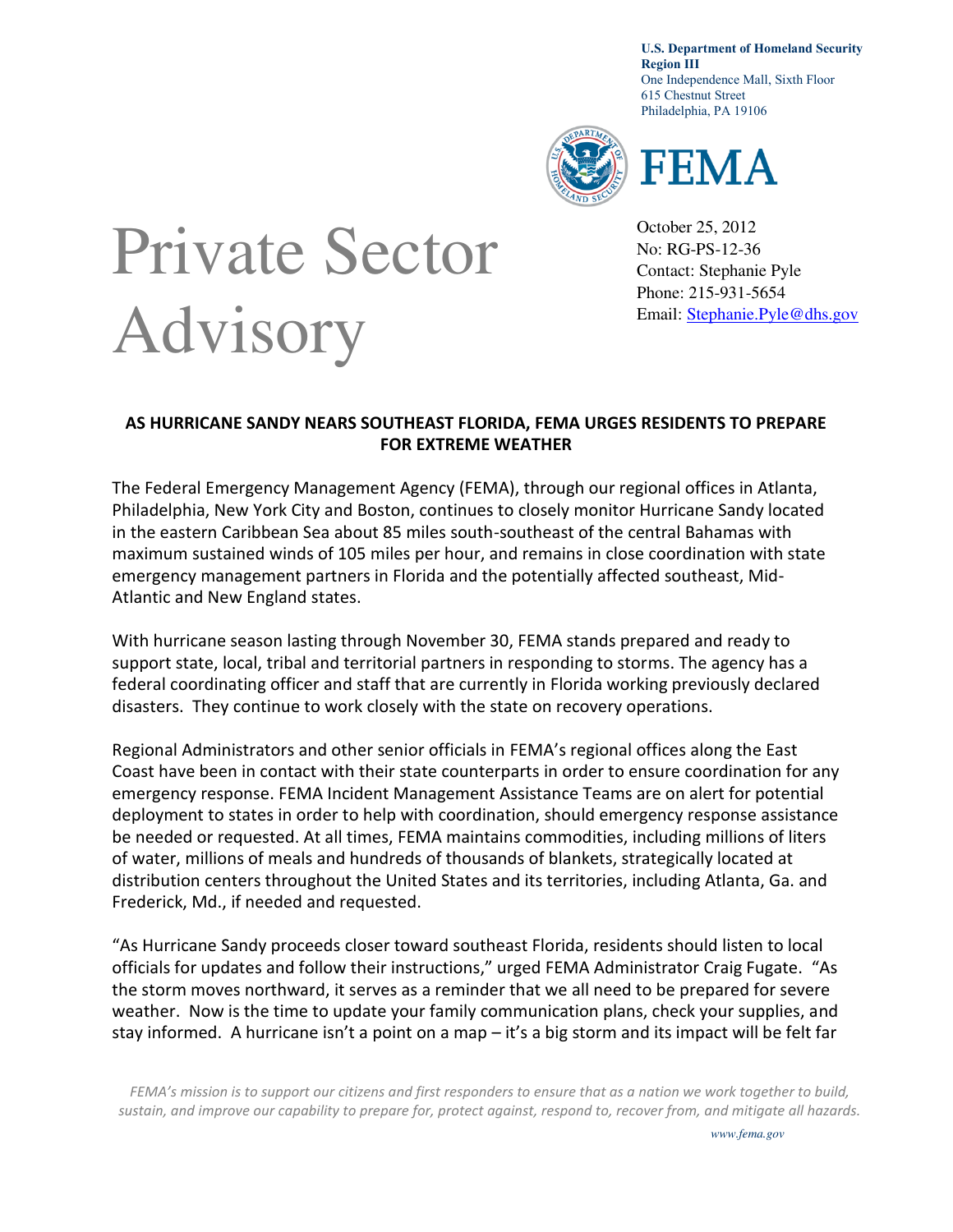from the center. FEMA is in contact with states and tribal governments and stands ready to support their preparedness efforts."

According to NOAA's National Weather Service, Sandy is now a Category 2 hurricane expected to produce storm conditions along the east coast of Florida tonight and Friday. Also, rainfall totals of 1 to 3 inches are possible across the Florida Keys into southeast and east-central Florida. Tropical Storm watches and warnings issued by the National Weather Service remain in effect in southeast Florida. Tropical Storm warnings are in effect for Florida east coast from Ocean Reef to Flagler Beach and Lake Okeechobee. A Tropical Storm watch is in effect for the Florida east coast from north of Flagler Beach to Fernandina Beach; for the Florida Upper Keys from Ocean Reef southward to Craig Key; and Florida Bay.

FEMA urges residents in potentially impacted areas, including the Florida Keys, southern Florida peninsula to listen to NOAA Weather Radio and local news, monitor for severe weather updates and warnings, and follow instructions of local officials. State and local officials make determinations and announcement about evacuations, and if local officials give the order to evacuate, leave immediately. While the exact track of the storm is uncertain, according to the National Weather Service, storm conditions associated with Hurricane Sandy may impact additional states throughout the Southeast, Mid-Atlantic and Northeast early next week.

While tropical storms are unpredictable, those in the possible path of the storm should be preparing. If you haven't done so already, take the time now to put together a family emergency plan and emergency kit. Some of the items in a basic emergency kit include: one gallon of water per person per day, for drinking and sanitation; at least a three-day supply of non-perishable food; battery-powered radio and a NOAA Weather Radio; flashlight and extra batteries; and First Aid kit. Having a kit can help you weather the storm.

Everyone should familiarize themselves with the terms that are used to identify a severe weather hazard. A Tropical Storm Warning means that tropical storm conditions are expected within 36 hours. A Tropical Storm Watch means that tropical storm conditions are possible within 48 hours.

We urge coastal and inland residents to be familiar with flood and flash flood terminology and safety tips:

-Driving through a flooded area can be extremely hazardous. Almost half of all flash flood deaths happen in vehicles. When in your car, look out for flooding in low lying areas, at bridges, and at highway dips. As little as six inches of water may cause you to lose control of your vehicle. Remember – turn around, don't drown.

-Flood Watch: Flooding is possible. Tune in to NOAA Weather Radio, commercial radio, or television for information.

-Flood Warning: Flooding is occurring or will occur soon; if local officials give notice to evacuate, do so immediately.